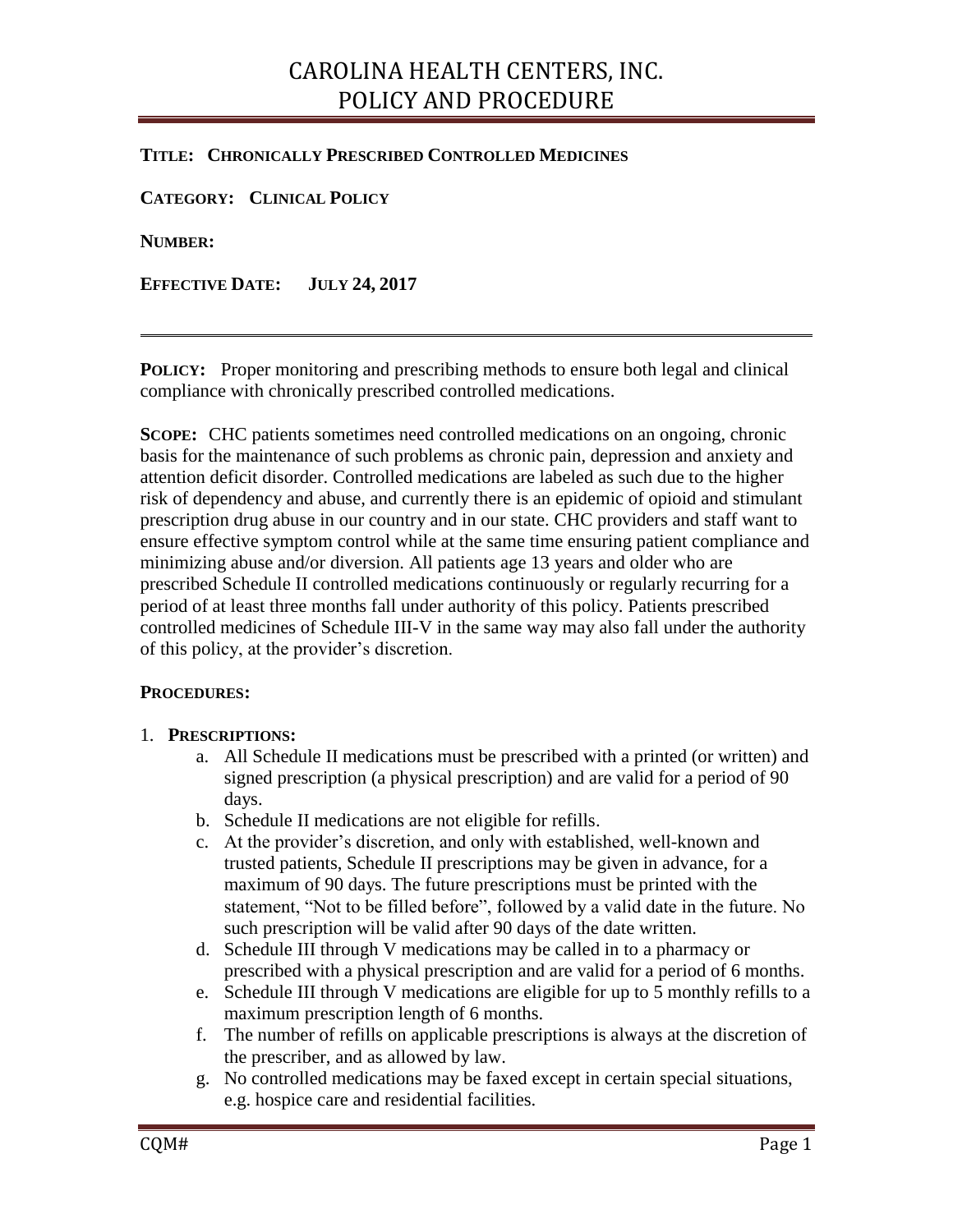# CAROLINA HEALTH CENTERS, INC. POLICY AND PROCEDURE

- h. Controlled medications may be e-prescribed once the EHR is certified for such function (not until Allscripts TouchWorks version 15.1 as of the writing of this procedure).
- i. The South Carolina Reporting & Identification Prescription Tracking System (SCRIPTS) will be checked for compliance initially and at least every three months for any patient on regular controlled medicines.
- j. The day and the results of checking SCRIPTS website will be included in EHR either in the note for that day's visit, in a separate note specific to refilling the medication, or on the prescription itself. The notation must be easy to find for such reasons as a random audit.
- k. No CHC provider will write a controlled medicine for themselves or for an immediate family member.
- l. All controlled medicines will be recorded in the proper patient's chart in EHR, even if the situation exists where the prescription has to be hand-written.

## 2. **CONTROLLED MEDICINE CONTRACT:**

- a. Once a patient is determined to need chronic controlled medications, then a Controlled Medicine Contract needs to be printed, explained by either trained staff or the provider, and signed by patient or guardian, provider and witness.
- b. The patient is given a copy of the contract the day of signing.
- c. Annually, the contract should be reviewed and either the original be initialed and dated by the three individuals as above, or completely reproduced and signed by individuals as above.
- d. The patient should be seen at least every three months, or at least every 6 months in the situation of a pediatric patient on stimulant medicine for attention deficit diagnosis.
- e. Any violation of the contract may be cause for termination of the agreement, and patient might be deemed too high a risk for continuation of any or all controlled medications. The extent of the violation, the termination of the contract, and the cancellation of one or all controlled medications are all at the discretion of the provider.
- f. Examples of violations would be: illicit drug use, selling of prescribed drugs (evidenced by negative urine drug screens, abnormal pill counts, irrefutable external evidence, or by admission), obtaining same or similar controlled medications from other providers, or taking prescribed medication in an inappropriate or dangerous manner (such as taking too many too quickly in the month).
- g. Should diversion of the prescribed medication(s) be suspected, then unannounced pill counts may be requested of the patient. Incorrect counts or substituted pills may be interpreted as a violation of the Controlled Medicine Contract. Patients may be asked to bring medications to each visit, at the discretion of the provider.
- h. Failure to present for requested pill count may also be interpreted as a violation of the Controlled Medicine Contract.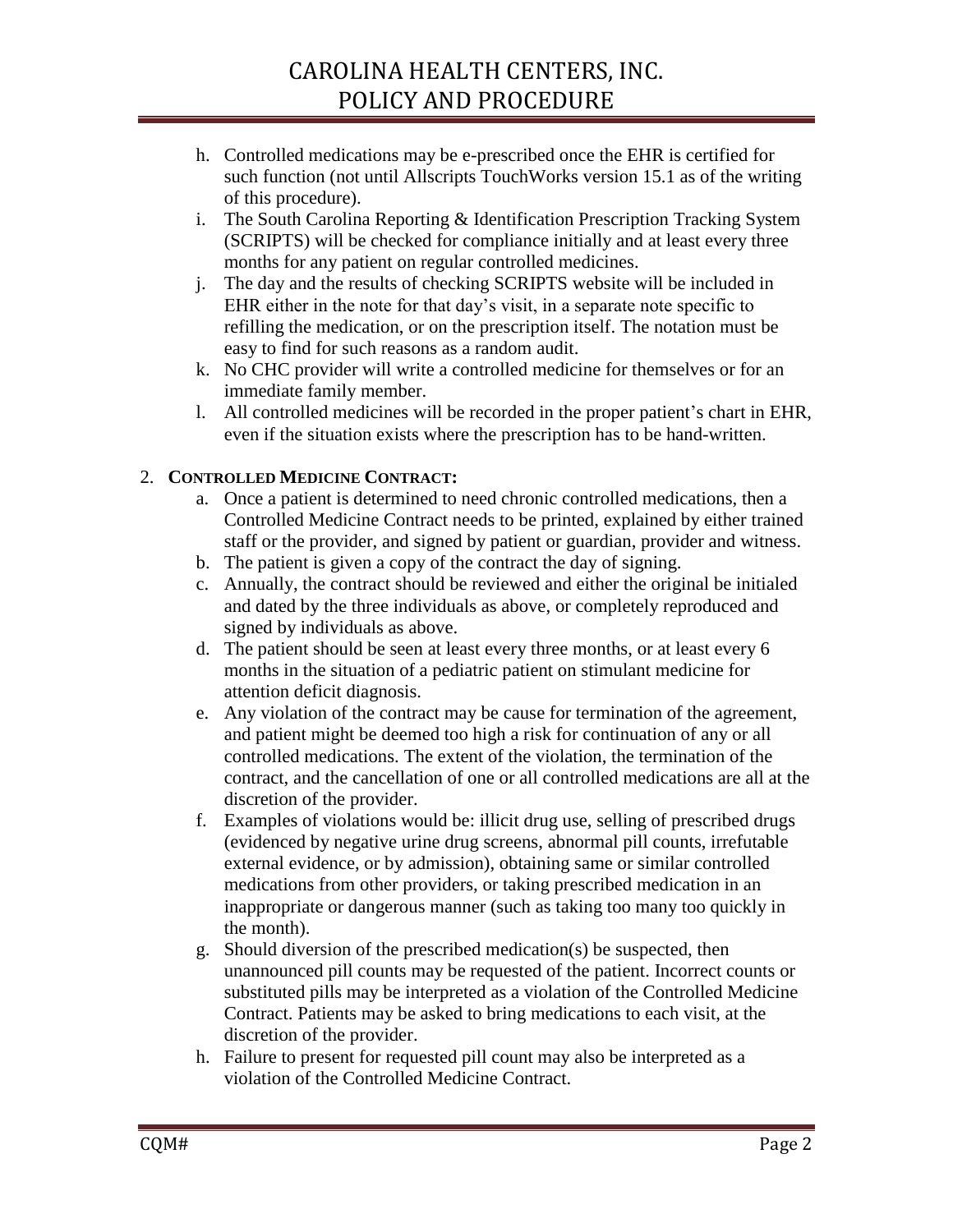### 3. **URINE DRUG SCREEN:**

- a. Once a patient is determined to need chronic controlled medications, then a baseline urine drug screen (UDS) will be obtained.
- b. UDS may be done randomly, at any time, with no patient warning, especially when there is suspect activity of the patient.
- c. After initial UDS (which is often negative if before therapy is actually started), then a repeat UDS should be obtained 1 to 3 months after the initial to ensure compliance with therapy.
- d. Once a patient is stable on treatment, and no suspect activity is occurring, then a UDS should be obtained approximately yearly to ensure compliance with therapy and to ensure no inappropriate activities.
- e. The patient should never be told before arrival on the day of the UDS when a test will be done.
- f. As of the writing of this procedure, the in-house "dipstick" portion of the test is inadequate to support therapy-changing decisions. Should the decision of stopping or starting medication need to be made based on UDS results, then the urine will need to be sent out for laboratory confirmation.
- g. Refusal to perform UDS should be considered equivalent to a positive (inappropriate) UDS.
- h. If the patient is unable to void after multiple attempts, a serum drugs of abuse panel may be collected at the discretion of the provider.
- i. Patient should be somewhat monitored (by discretion of staff) when giving urine specimen. High risk individuals may need direct observation during the entire procedure of giving the sample.
- j. A urine sample that does not register appropriate temperature, or is not filled to designated line, is not a valid sample.
- k. The giving of an invalid sample, for the purpose of passing the UDS, should be considered equivalent to a positive test.
- l. Adding any foreign substance to the sample (bleach, water, and other chemicals) should be considered equivalent to a positive test.
- m. Current dosing regimens and last dose taken should always be noted in the chart when a UDS is done.

## 4. **TERMINATION OF CONTROLLED MEDICINE CONTRACT**

- a. Termination of the Controlled Medicine Contract is not dismissal from the practice; the patient will be given the opportunity to continue seeing the provider, but typically no controlled medicines will be provided.
- b. Referral to a drug rehabilitation program will be offered.
- c. In significant breeches of trust and confidence, the provider-patient relationship may be broken to the extent that a dismissal is appropriate. In this such case, the standard request for dismissal procedure will be followed.
- d. Reinstating the Controlled Medicine Contract and resuming the prescription of controlled medicines is not appropriate for most patients, but the option is at the discretion of the provider. Recommended reinstatement procedure